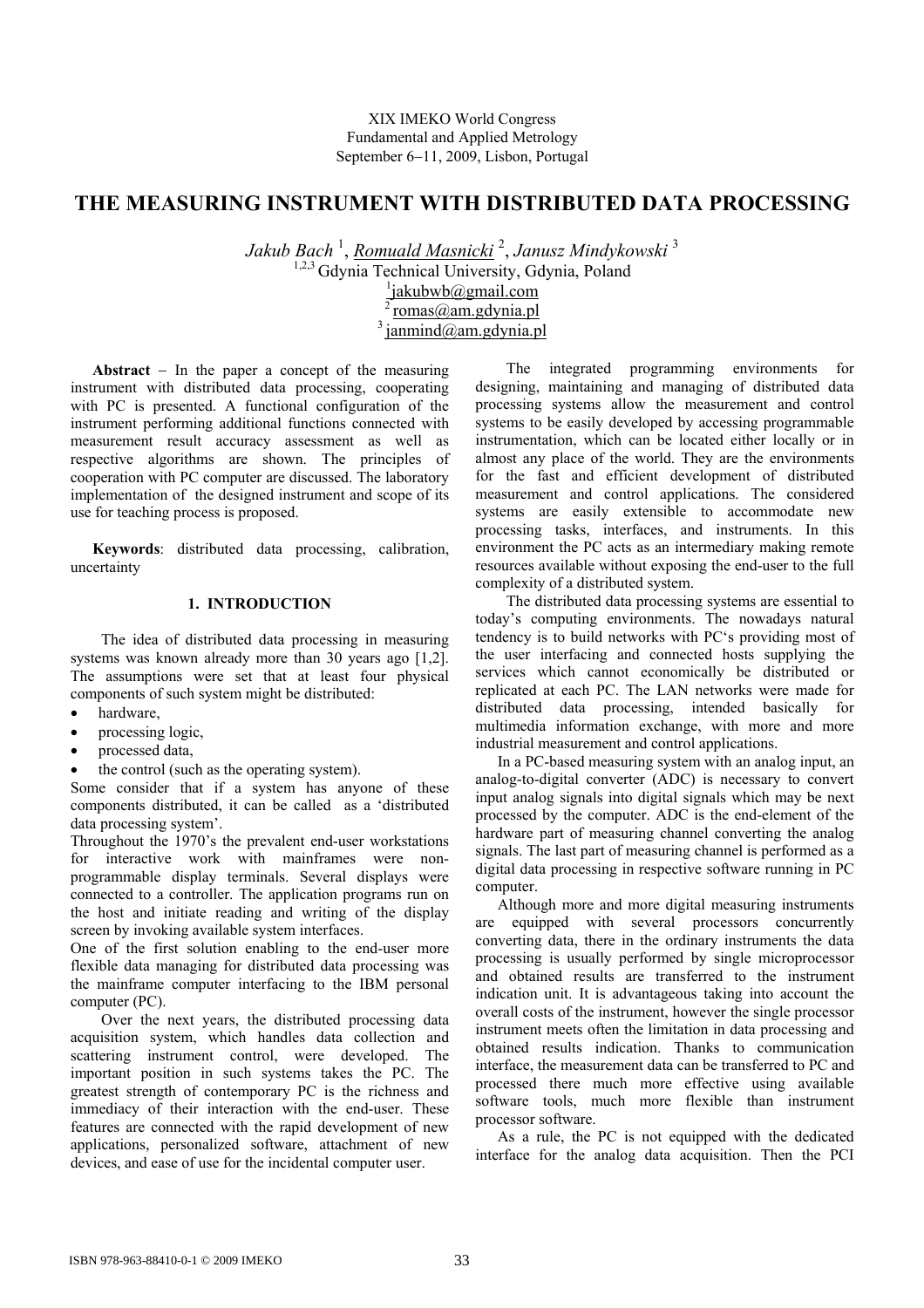interface can be used for applying additional data acquisition board (DAQ card).

On the other hand, the functions of the DAQ PC board can be fulfilled by microprocessor module. In laboratory condition, that module can be very useful for demonstrating the basic procedure concerning the analog-to digital data conversion, digital data processing and transmission via standard interface and its further processing in PC software environment.

The numerous microcontrollers have, apart from the microprocessor units, the 10-bits and more resolution ADC integrated inside the common IC, RAM and even Flash memory. Such microcontroller structure enables the designing of measuring channel with minimal hardware configuration. The mixed signal processor MSP430 family (Texas Instruments) can be a good example of the microcontroller dedicated for such application [5,6]. There in one cover are incorporated integrated i.e. the 16-bits DSP core, 12-bits fast ADC, RAM (2 kB) and Flash (64kB) memories. The expanded periphery contains also the communication ports (UART).

The well designed device, containing microcontroller and appropriate program, can fulfill the same function as DAQ board. It can perform i.e. the measurement data acquisition and can use the PC resources. Finally, microcontroller device is able to perform the data processing

much more flexible, depending on the algorithm applied in processor program. The results obtained this way can be given to the user on the device indication unit. The use of PC resources extends significantly the possibilities of verifying of applied measurement procedures and improves the efficiency of the data processing. The laboratory implementation of the microcontroller device in cooperation with PC is focused on the explanation for students of the basic problems connected with analog and digital data processing in measuring channel. The concept of the instrument with distributed data processing meets many requirements connected with didactic implementation of considered measuring device.

### **2. THE CONFIGURATION OF THE LABORATORY INSTRUMENT UNDER CONSIDERATION**

In Fig.1, the functional configuration of laboratory measuring instrument cooperating with running at PC LabVIEW application is shown. The instrument is based on the MSP430F149 microprocessor (Texas Instruments) and equipped with auto-calibration unit consisting of Howland current source charging capacitor [3,4].



Fig.1. The functional configuration of laboratory measuring instrument cooperating with PC.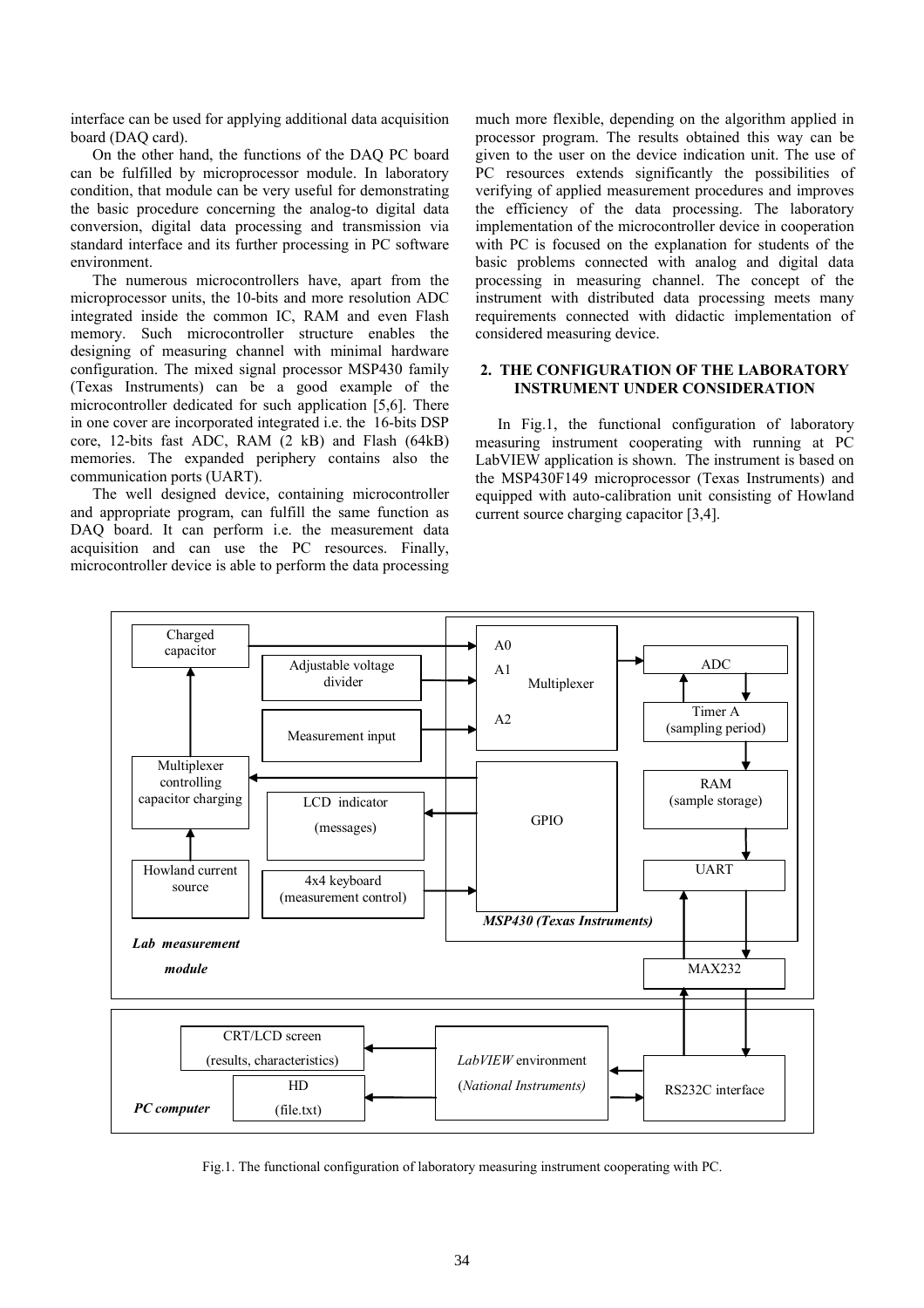When the capacitor is charged, its voltage rises linearly and it is used as a calibration reference voltage on the input of the ADC. The charging process is controlled by processor program, with help of analog multiplexer.

The voltage samples, converted at ADC into digital words, are stored in memory until the voltage reaches the ADC upper reference level. This procedure is performed for designation of ADC actual characteristics as well as for assessment of actual level of disturbances influencing the measuring channel.

After the ADC full input range samples storing is completed, the collected data are sent via RS232C interface to PC. Further data processing is carried out in LabVIEW program. It brings much wider scope of calibration results presentation possibilities than at the LCD indicator installed onboard of the instrument.

### **3. THE INSTRUMENT ALGORITHMS**

The ADC input voltage samples digital representation is used for estimation of uncertainty of the results obtained at the measurement process. The results are indicated in desired form in front panel of LabVIEW program as well as sent via RS232C to instrument to be indicated at its LCD panel.

The applied algorithms illustrating the relations between performed procedures connected with the distributed data processing are shown in Fig.2. The program consists of two main procedures: channel actual characteristics designation and measuring of channel input voltage. For both procedures, the data are obtained in instrument then sent to PC for further processing. At the end, the final results are sent back to the instrument for local indication at LCD panel.

The samples acquired during calibration procedure are analyzed taking into account the straight line x (Fig.3) designated using linear regression method [4]. The expanded uncertainty *U* is calculated with use of standard experimental deviation  $\sigma(1)$  and coverage factor  $k=2$ .

$$
\sigma = \sqrt{\frac{\sum_{i=1}^{N} (x_i - \overline{x}_i)^2}{N \cdot (N-1)}}
$$
(1)

where:

 $\sigma$  – the standard experimental deviation,

 $x_i$  – the digital representation of i-sample converted and collected during calibration process,

 $\overline{x}_i$  – the value of projection of i-sample on the characteristics approximating line (Fig.3),

i – the sample number,

N – the number of converted samples.

Then, the expanded uncertainty is expressed as:

$$
U = k \cdot u \qquad (2) \qquad \text{register, ports, etc.}
$$

where:

u – the standard uncertainty ( $u = \sigma$ ).



Fig.2. The general algorithms of distributed data processing.



Fig.3. The components obtained during channel calibration, used for measurement result accuracy assessment.

The instrument processor program is created in IAR Embedded Workbench programming environment (Fig.4). It provides a completely integrated development environment including a project manager, editor, build tools and debugger [7]. The microprocessor embedded applications can be elaborated using assembler, C or C++. In a continuous workflow, students can create source files and projects, build applications and debug them in a simulator or on hardware. IAR Embedded Workbench offers the same intuitive user interface coupled with general and targetspecific support for microprocessor and generates very compact and efficient code. Depending on the flash programmer version, the connection of the module with PC can be established via its parallel (LPT) or USB port. The exemplary view of IAR development tool window is shown in Fig. 4. The window enables to do easy access to all resources of microcontroller, e.g. RAM, stack, Flash, CPU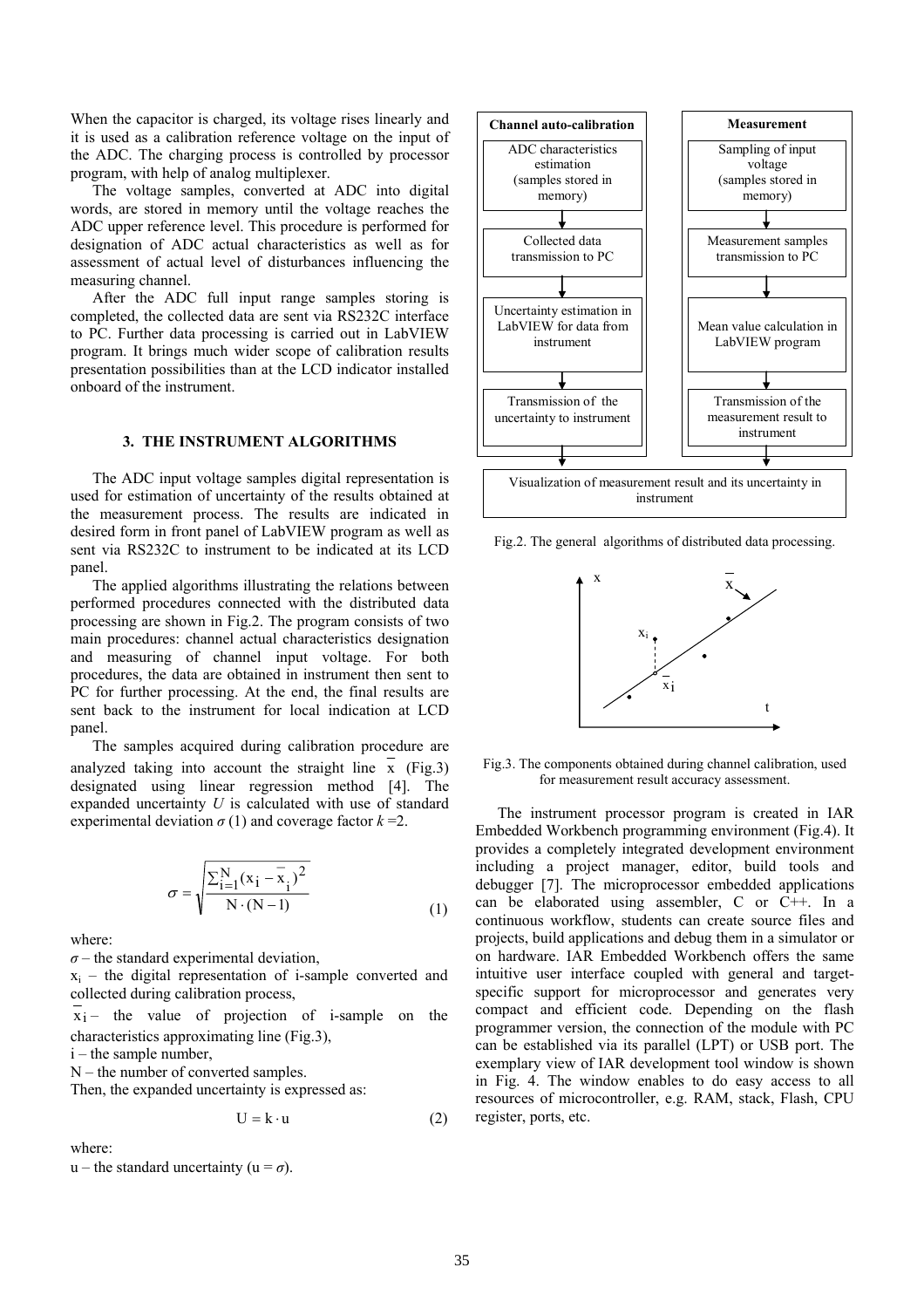| View Project Debug Enulator Tools Window Help<br>Edit<br>477790000000000<br>日本海上海岛河区<br>$\star$<br>どうじきさつ<br>s<br>参<br>2 × 5 品 0 8 二 0<br><b>The</b><br>+ x Disassembly<br><b>Vorkspace</b><br>of Status in the<br>一面<br>$=$ RAM<br>Go to<br>msp430e1 in Jasmi - Debug<br>×<br>$\overline{z}$<br>÷<br>$7 - 20$<br>÷<br>#Dx4<br>000200<br>0200<br>ben<br>ń<br>Files<br>Texas Instruments, Inc.<br>×<br>40x8.3R<br>000202<br>0212<br>mova<br><b>B</b> Floshing the L<br>January 2006<br>z<br>000204<br>026A 0000<br>BR, «OxAODOO<br>trova.<br>- E Cmsp430x v<br>Jurit with JAR Embedded Workbench Version: J.408<br>000208<br>AS40<br>dadd.b<br>RS, PC<br>-E Cmsp430x1x<br>RS, PC<br><b>DO020A</b><br><b>A500</b><br>dadd.w<br><b>- © ©</b> msp430x2x v<br>#include "man430.h"<br>DOD2OC<br>@R15+, Ox1 (R14)<br>FFFE 0001<br>and.b<br>- B Smsp430x2x v<br>000210<br>026C C232<br><b>3R, 40xCC232</b><br>mova.<br>$-EE$ msp $430x2x.$<br><b>DFC00h</b><br>036<br>/ Proges Start<br>000214<br>C232<br>dim t<br>- <b>B</b> msp430x2x. v<br>000216<br>C232<br>$_{\text{dint}}$<br>E Smsp430x4x v<br>#0280h.SP<br>RESET<br>. Set steckpoir<br>mov.w<br>C232<br>000218<br>dint<br>LE Crosp410x4x. v<br>StopMDT<br>#WOTPN4WOTHOLD, & MDTCTL<br>mov.w<br>: Stop wrichdoc<br>4012 FFEA<br>00021A<br>0x206, SR<br>mov.w<br>Setup71<br>bis.b<br>#DOLh.4PiDIR<br>/ Set Pi.0 to c<br>00021E<br>40B2 AS44 012A<br>#OxAS44, &FCTL2<br>trov. u<br>000224<br>40B2 ASO0 012C<br>#OxASOO, &FCTL3<br>$100V, \Psi$<br>#001h.cP10UT<br>Mainloop<br>xor.h<br>: Toggle 21.0<br>832000<br>4019 FFE0<br>0x20C, B9<br>mov.w<br><b>Mait</b><br>#050000,RLS<br>: Delay to 215<br>nov.v<br>DO022E<br>4018 FFDE<br>$0x20$ E, RS<br>mov.w.<br><b>RIS</b><br><b>F</b> Becrement R1:<br>dec.w<br>000232<br>401A FFDC<br>0x210, R10<br>mov.w<br>L1<br>/ Delay over?<br>inz.<br>000236<br><b>9AA9 0000</b><br>BR10, 0x0 (R9)<br>cmp, w<br>1m<br>Mainloop<br>7 Again<br><b>COD23A</b><br>2411<br>0x25E<br>jeg<br>28<br>4092 FFCA 0120<br>000236<br>Ox200, AFCTLI<br>nov.w<br>000242<br><b>4AA9 0000</b><br>@R10,0x0(R9)<br>mov.w<br>Interrupt Vectors<br>000246<br>B392 012C<br>#0x1, &FCTL3<br>bits.9<br>00024A<br>23FD<br>Ox246<br>16e<br>OFFIER<br><b>/ MSP430 RESET</b><br><b>OBOS</b><br>000240<br>OX2OA, &FCTL1<br>4092 FFBC 0128<br>mov.w<br>DV.<br><b>RESKT</b><br>ż<br>000252<br><b>HOXASOD, AFCTLE</b><br>40B2 A500 012C<br>mov.w<br>EXD.<br>@R10,0x0(R9)<br>000258<br><b>9AA9 0000</b><br>cmp.w<br>×<br>۰<br>map430x1xx1aam 4   +<br>$\sum_{i=1}^{n}$<br><b><i><u>Overview</u></i></b><br>e<br>$ 4n $ $ 4 $<br>$\mathbf{H}$<br>Log<br>Sun Apr 20 23:04:18 2008: Interface cill version 2.31.0<br>Sun Apr 20 23:04:18 2008: Device : MSP430F149<br>Sun Apr 20 23 04:20 2008: Download complete.<br>Sun Apr 20 23 04:20 2008: Loaded debuges: CNProgram Files\UAR Systems\EmbeddedWorkberich 4.0\430\FET_examples\msp430x1x0asm-source\Debug\Exe\msp430x1xx<br>fesmit d43<br>Sun Apr 20 23 04:20 2008: Target reset<br>Sun Apr 20 23 04:20 2008: Error (col 1): Unknown or embiguous symbol mein<br>Sun Apr 20 23:04:28 2008: Target reset<br>×<br>$\overline{1}$ An an all and another $\overline{r}$ $\overline{r}$ $\overline{r}$ $\overline{r}$ $\overline{r}$ $\overline{r}$ $\overline{r}$ $\overline{r}$ $\overline{r}$ $\overline{r}$ $\overline{r}$ $\overline{r}$ $\overline{r}$ $\overline{r}$ $\overline{r}$ $\overline{r}$ $\overline{r}$ $\overline{r}$ $\overline{r}$ $\overline{r}$ $\overline{r}$<br>Debugtog Build | A IAR Embedded Workbench DE |  |  |  |  |  |  |  | $ \mathbf{E}$ $\mathbf{X}$ |
|--------------------------------------------------------------------------------------------------------------------------------------------------------------------------------------------------------------------------------------------------------------------------------------------------------------------------------------------------------------------------------------------------------------------------------------------------------------------------------------------------------------------------------------------------------------------------------------------------------------------------------------------------------------------------------------------------------------------------------------------------------------------------------------------------------------------------------------------------------------------------------------------------------------------------------------------------------------------------------------------------------------------------------------------------------------------------------------------------------------------------------------------------------------------------------------------------------------------------------------------------------------------------------------------------------------------------------------------------------------------------------------------------------------------------------------------------------------------------------------------------------------------------------------------------------------------------------------------------------------------------------------------------------------------------------------------------------------------------------------------------------------------------------------------------------------------------------------------------------------------------------------------------------------------------------------------------------------------------------------------------------------------------------------------------------------------------------------------------------------------------------------------------------------------------------------------------------------------------------------------------------------------------------------------------------------------------------------------------------------------------------------------------------------------------------------------------------------------------------------------------------------------------------------------------------------------------------------------------------------------------------------------------------------------------------------------------------------------------------------------------------------------------------------------------------------------------------------------------------------------------------------------------------------------------------------------------------------------------------------------------------------------------------------------------------------------------------------------------------------------------------------------------------------------------------------------------------------------------------------------------------------------------------------------------------------------------------------------------------------------------------------------------------------------------------------------------------------------------------------------------------|-----------------------------|--|--|--|--|--|--|--|----------------------------|
|                                                                                                                                                                                                                                                                                                                                                                                                                                                                                                                                                                                                                                                                                                                                                                                                                                                                                                                                                                                                                                                                                                                                                                                                                                                                                                                                                                                                                                                                                                                                                                                                                                                                                                                                                                                                                                                                                                                                                                                                                                                                                                                                                                                                                                                                                                                                                                                                                                                                                                                                                                                                                                                                                                                                                                                                                                                                                                                                                                                                                                                                                                                                                                                                                                                                                                                                                                                                                                                                                                        |                             |  |  |  |  |  |  |  |                            |
|                                                                                                                                                                                                                                                                                                                                                                                                                                                                                                                                                                                                                                                                                                                                                                                                                                                                                                                                                                                                                                                                                                                                                                                                                                                                                                                                                                                                                                                                                                                                                                                                                                                                                                                                                                                                                                                                                                                                                                                                                                                                                                                                                                                                                                                                                                                                                                                                                                                                                                                                                                                                                                                                                                                                                                                                                                                                                                                                                                                                                                                                                                                                                                                                                                                                                                                                                                                                                                                                                                        | D                           |  |  |  |  |  |  |  |                            |
|                                                                                                                                                                                                                                                                                                                                                                                                                                                                                                                                                                                                                                                                                                                                                                                                                                                                                                                                                                                                                                                                                                                                                                                                                                                                                                                                                                                                                                                                                                                                                                                                                                                                                                                                                                                                                                                                                                                                                                                                                                                                                                                                                                                                                                                                                                                                                                                                                                                                                                                                                                                                                                                                                                                                                                                                                                                                                                                                                                                                                                                                                                                                                                                                                                                                                                                                                                                                                                                                                                        |                             |  |  |  |  |  |  |  |                            |
|                                                                                                                                                                                                                                                                                                                                                                                                                                                                                                                                                                                                                                                                                                                                                                                                                                                                                                                                                                                                                                                                                                                                                                                                                                                                                                                                                                                                                                                                                                                                                                                                                                                                                                                                                                                                                                                                                                                                                                                                                                                                                                                                                                                                                                                                                                                                                                                                                                                                                                                                                                                                                                                                                                                                                                                                                                                                                                                                                                                                                                                                                                                                                                                                                                                                                                                                                                                                                                                                                                        |                             |  |  |  |  |  |  |  |                            |
|                                                                                                                                                                                                                                                                                                                                                                                                                                                                                                                                                                                                                                                                                                                                                                                                                                                                                                                                                                                                                                                                                                                                                                                                                                                                                                                                                                                                                                                                                                                                                                                                                                                                                                                                                                                                                                                                                                                                                                                                                                                                                                                                                                                                                                                                                                                                                                                                                                                                                                                                                                                                                                                                                                                                                                                                                                                                                                                                                                                                                                                                                                                                                                                                                                                                                                                                                                                                                                                                                                        |                             |  |  |  |  |  |  |  |                            |
|                                                                                                                                                                                                                                                                                                                                                                                                                                                                                                                                                                                                                                                                                                                                                                                                                                                                                                                                                                                                                                                                                                                                                                                                                                                                                                                                                                                                                                                                                                                                                                                                                                                                                                                                                                                                                                                                                                                                                                                                                                                                                                                                                                                                                                                                                                                                                                                                                                                                                                                                                                                                                                                                                                                                                                                                                                                                                                                                                                                                                                                                                                                                                                                                                                                                                                                                                                                                                                                                                                        |                             |  |  |  |  |  |  |  |                            |
|                                                                                                                                                                                                                                                                                                                                                                                                                                                                                                                                                                                                                                                                                                                                                                                                                                                                                                                                                                                                                                                                                                                                                                                                                                                                                                                                                                                                                                                                                                                                                                                                                                                                                                                                                                                                                                                                                                                                                                                                                                                                                                                                                                                                                                                                                                                                                                                                                                                                                                                                                                                                                                                                                                                                                                                                                                                                                                                                                                                                                                                                                                                                                                                                                                                                                                                                                                                                                                                                                                        |                             |  |  |  |  |  |  |  |                            |
|                                                                                                                                                                                                                                                                                                                                                                                                                                                                                                                                                                                                                                                                                                                                                                                                                                                                                                                                                                                                                                                                                                                                                                                                                                                                                                                                                                                                                                                                                                                                                                                                                                                                                                                                                                                                                                                                                                                                                                                                                                                                                                                                                                                                                                                                                                                                                                                                                                                                                                                                                                                                                                                                                                                                                                                                                                                                                                                                                                                                                                                                                                                                                                                                                                                                                                                                                                                                                                                                                                        |                             |  |  |  |  |  |  |  |                            |
|                                                                                                                                                                                                                                                                                                                                                                                                                                                                                                                                                                                                                                                                                                                                                                                                                                                                                                                                                                                                                                                                                                                                                                                                                                                                                                                                                                                                                                                                                                                                                                                                                                                                                                                                                                                                                                                                                                                                                                                                                                                                                                                                                                                                                                                                                                                                                                                                                                                                                                                                                                                                                                                                                                                                                                                                                                                                                                                                                                                                                                                                                                                                                                                                                                                                                                                                                                                                                                                                                                        |                             |  |  |  |  |  |  |  |                            |
|                                                                                                                                                                                                                                                                                                                                                                                                                                                                                                                                                                                                                                                                                                                                                                                                                                                                                                                                                                                                                                                                                                                                                                                                                                                                                                                                                                                                                                                                                                                                                                                                                                                                                                                                                                                                                                                                                                                                                                                                                                                                                                                                                                                                                                                                                                                                                                                                                                                                                                                                                                                                                                                                                                                                                                                                                                                                                                                                                                                                                                                                                                                                                                                                                                                                                                                                                                                                                                                                                                        |                             |  |  |  |  |  |  |  |                            |
|                                                                                                                                                                                                                                                                                                                                                                                                                                                                                                                                                                                                                                                                                                                                                                                                                                                                                                                                                                                                                                                                                                                                                                                                                                                                                                                                                                                                                                                                                                                                                                                                                                                                                                                                                                                                                                                                                                                                                                                                                                                                                                                                                                                                                                                                                                                                                                                                                                                                                                                                                                                                                                                                                                                                                                                                                                                                                                                                                                                                                                                                                                                                                                                                                                                                                                                                                                                                                                                                                                        |                             |  |  |  |  |  |  |  |                            |
|                                                                                                                                                                                                                                                                                                                                                                                                                                                                                                                                                                                                                                                                                                                                                                                                                                                                                                                                                                                                                                                                                                                                                                                                                                                                                                                                                                                                                                                                                                                                                                                                                                                                                                                                                                                                                                                                                                                                                                                                                                                                                                                                                                                                                                                                                                                                                                                                                                                                                                                                                                                                                                                                                                                                                                                                                                                                                                                                                                                                                                                                                                                                                                                                                                                                                                                                                                                                                                                                                                        |                             |  |  |  |  |  |  |  |                            |
|                                                                                                                                                                                                                                                                                                                                                                                                                                                                                                                                                                                                                                                                                                                                                                                                                                                                                                                                                                                                                                                                                                                                                                                                                                                                                                                                                                                                                                                                                                                                                                                                                                                                                                                                                                                                                                                                                                                                                                                                                                                                                                                                                                                                                                                                                                                                                                                                                                                                                                                                                                                                                                                                                                                                                                                                                                                                                                                                                                                                                                                                                                                                                                                                                                                                                                                                                                                                                                                                                                        |                             |  |  |  |  |  |  |  |                            |
|                                                                                                                                                                                                                                                                                                                                                                                                                                                                                                                                                                                                                                                                                                                                                                                                                                                                                                                                                                                                                                                                                                                                                                                                                                                                                                                                                                                                                                                                                                                                                                                                                                                                                                                                                                                                                                                                                                                                                                                                                                                                                                                                                                                                                                                                                                                                                                                                                                                                                                                                                                                                                                                                                                                                                                                                                                                                                                                                                                                                                                                                                                                                                                                                                                                                                                                                                                                                                                                                                                        |                             |  |  |  |  |  |  |  |                            |
|                                                                                                                                                                                                                                                                                                                                                                                                                                                                                                                                                                                                                                                                                                                                                                                                                                                                                                                                                                                                                                                                                                                                                                                                                                                                                                                                                                                                                                                                                                                                                                                                                                                                                                                                                                                                                                                                                                                                                                                                                                                                                                                                                                                                                                                                                                                                                                                                                                                                                                                                                                                                                                                                                                                                                                                                                                                                                                                                                                                                                                                                                                                                                                                                                                                                                                                                                                                                                                                                                                        |                             |  |  |  |  |  |  |  |                            |
|                                                                                                                                                                                                                                                                                                                                                                                                                                                                                                                                                                                                                                                                                                                                                                                                                                                                                                                                                                                                                                                                                                                                                                                                                                                                                                                                                                                                                                                                                                                                                                                                                                                                                                                                                                                                                                                                                                                                                                                                                                                                                                                                                                                                                                                                                                                                                                                                                                                                                                                                                                                                                                                                                                                                                                                                                                                                                                                                                                                                                                                                                                                                                                                                                                                                                                                                                                                                                                                                                                        |                             |  |  |  |  |  |  |  |                            |
|                                                                                                                                                                                                                                                                                                                                                                                                                                                                                                                                                                                                                                                                                                                                                                                                                                                                                                                                                                                                                                                                                                                                                                                                                                                                                                                                                                                                                                                                                                                                                                                                                                                                                                                                                                                                                                                                                                                                                                                                                                                                                                                                                                                                                                                                                                                                                                                                                                                                                                                                                                                                                                                                                                                                                                                                                                                                                                                                                                                                                                                                                                                                                                                                                                                                                                                                                                                                                                                                                                        |                             |  |  |  |  |  |  |  |                            |
|                                                                                                                                                                                                                                                                                                                                                                                                                                                                                                                                                                                                                                                                                                                                                                                                                                                                                                                                                                                                                                                                                                                                                                                                                                                                                                                                                                                                                                                                                                                                                                                                                                                                                                                                                                                                                                                                                                                                                                                                                                                                                                                                                                                                                                                                                                                                                                                                                                                                                                                                                                                                                                                                                                                                                                                                                                                                                                                                                                                                                                                                                                                                                                                                                                                                                                                                                                                                                                                                                                        |                             |  |  |  |  |  |  |  |                            |
|                                                                                                                                                                                                                                                                                                                                                                                                                                                                                                                                                                                                                                                                                                                                                                                                                                                                                                                                                                                                                                                                                                                                                                                                                                                                                                                                                                                                                                                                                                                                                                                                                                                                                                                                                                                                                                                                                                                                                                                                                                                                                                                                                                                                                                                                                                                                                                                                                                                                                                                                                                                                                                                                                                                                                                                                                                                                                                                                                                                                                                                                                                                                                                                                                                                                                                                                                                                                                                                                                                        |                             |  |  |  |  |  |  |  |                            |
|                                                                                                                                                                                                                                                                                                                                                                                                                                                                                                                                                                                                                                                                                                                                                                                                                                                                                                                                                                                                                                                                                                                                                                                                                                                                                                                                                                                                                                                                                                                                                                                                                                                                                                                                                                                                                                                                                                                                                                                                                                                                                                                                                                                                                                                                                                                                                                                                                                                                                                                                                                                                                                                                                                                                                                                                                                                                                                                                                                                                                                                                                                                                                                                                                                                                                                                                                                                                                                                                                                        |                             |  |  |  |  |  |  |  |                            |
|                                                                                                                                                                                                                                                                                                                                                                                                                                                                                                                                                                                                                                                                                                                                                                                                                                                                                                                                                                                                                                                                                                                                                                                                                                                                                                                                                                                                                                                                                                                                                                                                                                                                                                                                                                                                                                                                                                                                                                                                                                                                                                                                                                                                                                                                                                                                                                                                                                                                                                                                                                                                                                                                                                                                                                                                                                                                                                                                                                                                                                                                                                                                                                                                                                                                                                                                                                                                                                                                                                        |                             |  |  |  |  |  |  |  |                            |
|                                                                                                                                                                                                                                                                                                                                                                                                                                                                                                                                                                                                                                                                                                                                                                                                                                                                                                                                                                                                                                                                                                                                                                                                                                                                                                                                                                                                                                                                                                                                                                                                                                                                                                                                                                                                                                                                                                                                                                                                                                                                                                                                                                                                                                                                                                                                                                                                                                                                                                                                                                                                                                                                                                                                                                                                                                                                                                                                                                                                                                                                                                                                                                                                                                                                                                                                                                                                                                                                                                        |                             |  |  |  |  |  |  |  |                            |
|                                                                                                                                                                                                                                                                                                                                                                                                                                                                                                                                                                                                                                                                                                                                                                                                                                                                                                                                                                                                                                                                                                                                                                                                                                                                                                                                                                                                                                                                                                                                                                                                                                                                                                                                                                                                                                                                                                                                                                                                                                                                                                                                                                                                                                                                                                                                                                                                                                                                                                                                                                                                                                                                                                                                                                                                                                                                                                                                                                                                                                                                                                                                                                                                                                                                                                                                                                                                                                                                                                        |                             |  |  |  |  |  |  |  |                            |
|                                                                                                                                                                                                                                                                                                                                                                                                                                                                                                                                                                                                                                                                                                                                                                                                                                                                                                                                                                                                                                                                                                                                                                                                                                                                                                                                                                                                                                                                                                                                                                                                                                                                                                                                                                                                                                                                                                                                                                                                                                                                                                                                                                                                                                                                                                                                                                                                                                                                                                                                                                                                                                                                                                                                                                                                                                                                                                                                                                                                                                                                                                                                                                                                                                                                                                                                                                                                                                                                                                        |                             |  |  |  |  |  |  |  |                            |
|                                                                                                                                                                                                                                                                                                                                                                                                                                                                                                                                                                                                                                                                                                                                                                                                                                                                                                                                                                                                                                                                                                                                                                                                                                                                                                                                                                                                                                                                                                                                                                                                                                                                                                                                                                                                                                                                                                                                                                                                                                                                                                                                                                                                                                                                                                                                                                                                                                                                                                                                                                                                                                                                                                                                                                                                                                                                                                                                                                                                                                                                                                                                                                                                                                                                                                                                                                                                                                                                                                        |                             |  |  |  |  |  |  |  |                            |
|                                                                                                                                                                                                                                                                                                                                                                                                                                                                                                                                                                                                                                                                                                                                                                                                                                                                                                                                                                                                                                                                                                                                                                                                                                                                                                                                                                                                                                                                                                                                                                                                                                                                                                                                                                                                                                                                                                                                                                                                                                                                                                                                                                                                                                                                                                                                                                                                                                                                                                                                                                                                                                                                                                                                                                                                                                                                                                                                                                                                                                                                                                                                                                                                                                                                                                                                                                                                                                                                                                        |                             |  |  |  |  |  |  |  |                            |
|                                                                                                                                                                                                                                                                                                                                                                                                                                                                                                                                                                                                                                                                                                                                                                                                                                                                                                                                                                                                                                                                                                                                                                                                                                                                                                                                                                                                                                                                                                                                                                                                                                                                                                                                                                                                                                                                                                                                                                                                                                                                                                                                                                                                                                                                                                                                                                                                                                                                                                                                                                                                                                                                                                                                                                                                                                                                                                                                                                                                                                                                                                                                                                                                                                                                                                                                                                                                                                                                                                        |                             |  |  |  |  |  |  |  |                            |
|                                                                                                                                                                                                                                                                                                                                                                                                                                                                                                                                                                                                                                                                                                                                                                                                                                                                                                                                                                                                                                                                                                                                                                                                                                                                                                                                                                                                                                                                                                                                                                                                                                                                                                                                                                                                                                                                                                                                                                                                                                                                                                                                                                                                                                                                                                                                                                                                                                                                                                                                                                                                                                                                                                                                                                                                                                                                                                                                                                                                                                                                                                                                                                                                                                                                                                                                                                                                                                                                                                        |                             |  |  |  |  |  |  |  |                            |
|                                                                                                                                                                                                                                                                                                                                                                                                                                                                                                                                                                                                                                                                                                                                                                                                                                                                                                                                                                                                                                                                                                                                                                                                                                                                                                                                                                                                                                                                                                                                                                                                                                                                                                                                                                                                                                                                                                                                                                                                                                                                                                                                                                                                                                                                                                                                                                                                                                                                                                                                                                                                                                                                                                                                                                                                                                                                                                                                                                                                                                                                                                                                                                                                                                                                                                                                                                                                                                                                                                        |                             |  |  |  |  |  |  |  |                            |
|                                                                                                                                                                                                                                                                                                                                                                                                                                                                                                                                                                                                                                                                                                                                                                                                                                                                                                                                                                                                                                                                                                                                                                                                                                                                                                                                                                                                                                                                                                                                                                                                                                                                                                                                                                                                                                                                                                                                                                                                                                                                                                                                                                                                                                                                                                                                                                                                                                                                                                                                                                                                                                                                                                                                                                                                                                                                                                                                                                                                                                                                                                                                                                                                                                                                                                                                                                                                                                                                                                        |                             |  |  |  |  |  |  |  |                            |
|                                                                                                                                                                                                                                                                                                                                                                                                                                                                                                                                                                                                                                                                                                                                                                                                                                                                                                                                                                                                                                                                                                                                                                                                                                                                                                                                                                                                                                                                                                                                                                                                                                                                                                                                                                                                                                                                                                                                                                                                                                                                                                                                                                                                                                                                                                                                                                                                                                                                                                                                                                                                                                                                                                                                                                                                                                                                                                                                                                                                                                                                                                                                                                                                                                                                                                                                                                                                                                                                                                        |                             |  |  |  |  |  |  |  |                            |
|                                                                                                                                                                                                                                                                                                                                                                                                                                                                                                                                                                                                                                                                                                                                                                                                                                                                                                                                                                                                                                                                                                                                                                                                                                                                                                                                                                                                                                                                                                                                                                                                                                                                                                                                                                                                                                                                                                                                                                                                                                                                                                                                                                                                                                                                                                                                                                                                                                                                                                                                                                                                                                                                                                                                                                                                                                                                                                                                                                                                                                                                                                                                                                                                                                                                                                                                                                                                                                                                                                        |                             |  |  |  |  |  |  |  |                            |
|                                                                                                                                                                                                                                                                                                                                                                                                                                                                                                                                                                                                                                                                                                                                                                                                                                                                                                                                                                                                                                                                                                                                                                                                                                                                                                                                                                                                                                                                                                                                                                                                                                                                                                                                                                                                                                                                                                                                                                                                                                                                                                                                                                                                                                                                                                                                                                                                                                                                                                                                                                                                                                                                                                                                                                                                                                                                                                                                                                                                                                                                                                                                                                                                                                                                                                                                                                                                                                                                                                        |                             |  |  |  |  |  |  |  |                            |
|                                                                                                                                                                                                                                                                                                                                                                                                                                                                                                                                                                                                                                                                                                                                                                                                                                                                                                                                                                                                                                                                                                                                                                                                                                                                                                                                                                                                                                                                                                                                                                                                                                                                                                                                                                                                                                                                                                                                                                                                                                                                                                                                                                                                                                                                                                                                                                                                                                                                                                                                                                                                                                                                                                                                                                                                                                                                                                                                                                                                                                                                                                                                                                                                                                                                                                                                                                                                                                                                                                        |                             |  |  |  |  |  |  |  |                            |
|                                                                                                                                                                                                                                                                                                                                                                                                                                                                                                                                                                                                                                                                                                                                                                                                                                                                                                                                                                                                                                                                                                                                                                                                                                                                                                                                                                                                                                                                                                                                                                                                                                                                                                                                                                                                                                                                                                                                                                                                                                                                                                                                                                                                                                                                                                                                                                                                                                                                                                                                                                                                                                                                                                                                                                                                                                                                                                                                                                                                                                                                                                                                                                                                                                                                                                                                                                                                                                                                                                        |                             |  |  |  |  |  |  |  |                            |
|                                                                                                                                                                                                                                                                                                                                                                                                                                                                                                                                                                                                                                                                                                                                                                                                                                                                                                                                                                                                                                                                                                                                                                                                                                                                                                                                                                                                                                                                                                                                                                                                                                                                                                                                                                                                                                                                                                                                                                                                                                                                                                                                                                                                                                                                                                                                                                                                                                                                                                                                                                                                                                                                                                                                                                                                                                                                                                                                                                                                                                                                                                                                                                                                                                                                                                                                                                                                                                                                                                        |                             |  |  |  |  |  |  |  |                            |
|                                                                                                                                                                                                                                                                                                                                                                                                                                                                                                                                                                                                                                                                                                                                                                                                                                                                                                                                                                                                                                                                                                                                                                                                                                                                                                                                                                                                                                                                                                                                                                                                                                                                                                                                                                                                                                                                                                                                                                                                                                                                                                                                                                                                                                                                                                                                                                                                                                                                                                                                                                                                                                                                                                                                                                                                                                                                                                                                                                                                                                                                                                                                                                                                                                                                                                                                                                                                                                                                                                        |                             |  |  |  |  |  |  |  |                            |
|                                                                                                                                                                                                                                                                                                                                                                                                                                                                                                                                                                                                                                                                                                                                                                                                                                                                                                                                                                                                                                                                                                                                                                                                                                                                                                                                                                                                                                                                                                                                                                                                                                                                                                                                                                                                                                                                                                                                                                                                                                                                                                                                                                                                                                                                                                                                                                                                                                                                                                                                                                                                                                                                                                                                                                                                                                                                                                                                                                                                                                                                                                                                                                                                                                                                                                                                                                                                                                                                                                        |                             |  |  |  |  |  |  |  |                            |
|                                                                                                                                                                                                                                                                                                                                                                                                                                                                                                                                                                                                                                                                                                                                                                                                                                                                                                                                                                                                                                                                                                                                                                                                                                                                                                                                                                                                                                                                                                                                                                                                                                                                                                                                                                                                                                                                                                                                                                                                                                                                                                                                                                                                                                                                                                                                                                                                                                                                                                                                                                                                                                                                                                                                                                                                                                                                                                                                                                                                                                                                                                                                                                                                                                                                                                                                                                                                                                                                                                        |                             |  |  |  |  |  |  |  |                            |
|                                                                                                                                                                                                                                                                                                                                                                                                                                                                                                                                                                                                                                                                                                                                                                                                                                                                                                                                                                                                                                                                                                                                                                                                                                                                                                                                                                                                                                                                                                                                                                                                                                                                                                                                                                                                                                                                                                                                                                                                                                                                                                                                                                                                                                                                                                                                                                                                                                                                                                                                                                                                                                                                                                                                                                                                                                                                                                                                                                                                                                                                                                                                                                                                                                                                                                                                                                                                                                                                                                        |                             |  |  |  |  |  |  |  |                            |
|                                                                                                                                                                                                                                                                                                                                                                                                                                                                                                                                                                                                                                                                                                                                                                                                                                                                                                                                                                                                                                                                                                                                                                                                                                                                                                                                                                                                                                                                                                                                                                                                                                                                                                                                                                                                                                                                                                                                                                                                                                                                                                                                                                                                                                                                                                                                                                                                                                                                                                                                                                                                                                                                                                                                                                                                                                                                                                                                                                                                                                                                                                                                                                                                                                                                                                                                                                                                                                                                                                        |                             |  |  |  |  |  |  |  |                            |
|                                                                                                                                                                                                                                                                                                                                                                                                                                                                                                                                                                                                                                                                                                                                                                                                                                                                                                                                                                                                                                                                                                                                                                                                                                                                                                                                                                                                                                                                                                                                                                                                                                                                                                                                                                                                                                                                                                                                                                                                                                                                                                                                                                                                                                                                                                                                                                                                                                                                                                                                                                                                                                                                                                                                                                                                                                                                                                                                                                                                                                                                                                                                                                                                                                                                                                                                                                                                                                                                                                        |                             |  |  |  |  |  |  |  |                            |
|                                                                                                                                                                                                                                                                                                                                                                                                                                                                                                                                                                                                                                                                                                                                                                                                                                                                                                                                                                                                                                                                                                                                                                                                                                                                                                                                                                                                                                                                                                                                                                                                                                                                                                                                                                                                                                                                                                                                                                                                                                                                                                                                                                                                                                                                                                                                                                                                                                                                                                                                                                                                                                                                                                                                                                                                                                                                                                                                                                                                                                                                                                                                                                                                                                                                                                                                                                                                                                                                                                        |                             |  |  |  |  |  |  |  |                            |
|                                                                                                                                                                                                                                                                                                                                                                                                                                                                                                                                                                                                                                                                                                                                                                                                                                                                                                                                                                                                                                                                                                                                                                                                                                                                                                                                                                                                                                                                                                                                                                                                                                                                                                                                                                                                                                                                                                                                                                                                                                                                                                                                                                                                                                                                                                                                                                                                                                                                                                                                                                                                                                                                                                                                                                                                                                                                                                                                                                                                                                                                                                                                                                                                                                                                                                                                                                                                                                                                                                        |                             |  |  |  |  |  |  |  |                            |

Fig.4. The view of IAR Embedded Workbench panel.

In Fig.5, the LabVIEW control panel designed for ADC auto-calibration data and its characteristics designation is shown.

In Fig.6, the LabVIEW control panel designed for instrument input voltage measurement is presented.



In presented figures, the exemplary results acquired within the instrument and processed in LabVIEW application are shown.

# Fig.5. The control panel for ADC characteristics designation. Fig.6. The control panel for instrument input voltage measurement.

The elaborated instrument measures the input voltage, which can carry an information about any quantity converted to voltage in respective converter. At the same time the measuring channel calibration operation is fulfilled.